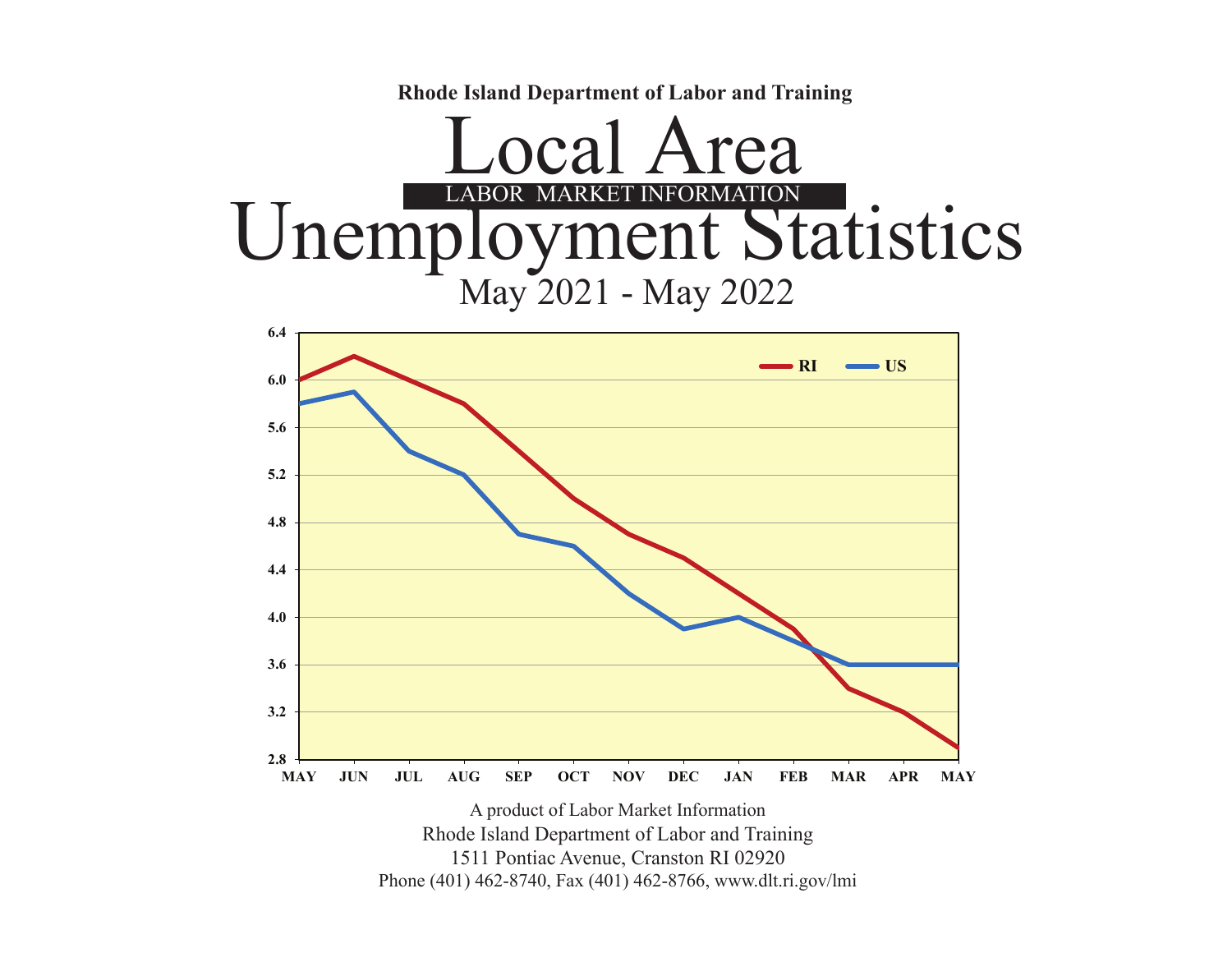# **Terms Used in the LAUS Report**

**Employment** refers to those persons 16 years of age or older who did any work at all as paid employees during the reference week of the 12th of the month; worked in their own business or on their own farm, or worked without pay at least 15 hours in a family business or farm. Also included are persons who were temporarily absent from their jobs because of illness, bad weather, vacation, labor-management disputes or personal reasons.

**Unemployment** refers to those persons who had no employment during the reference week; who were available for work; and made specific attempts to find work during the four week period ending with the reference week. Persons laid off from a job and expecting recall need not be looking for work to be counted as unemployed.

The **Labor Force** is the sum of the Employed and the Unemployed.

The **Unemployment Rate** is the number of Unemployed as a percent of the Labor Force.

Over the course of a year the size of the labor force and the levels of employment and unemployment undergo sharp fluctuations due to such seasonal events as changes in weather, reduced or expanding production, harvests, major holidays, and the opening and closing of school. Seasonal fluctuations account for as much as 95% of the month-to-month changes in unemployment. The object of **Seasonal Adjustment** is to make nonseasonal developments, such as declines in economic activity easier to spot. Although most of the data in this publication is unadjusted, the Seasonally Adjusted Unemployment Rate is given for the state of Rhode Island.

The **New England City and Town Area (NECTA)**, Providence-Warwick, RI-MA NECTA, includes 36 communities in Rhode Island and 12 in Massachusetts. The general concept of the NECTA is one of a large population center, usually over 50,000, together with adjacent communities which have a high degree of economic and social integration within that locality.

Rhode Island's **Labor Market Area (LMA)**, New Shoreham LMA, consists of an area in which there is a high concentration of economic activity or labor demand. In the LMA, workers can generally change jobs without relocating.

All information found in the Local Area Unemployment Statistics report can also be found on the Labor Market Information Unit's web site at www.dlt.ri.gov/lmi/laus.htm If you would like to discontinue receiving a monthly paper copy of this report, please e-mail dlt.lmi@dlt.ri.gov or call (401) 462-8740.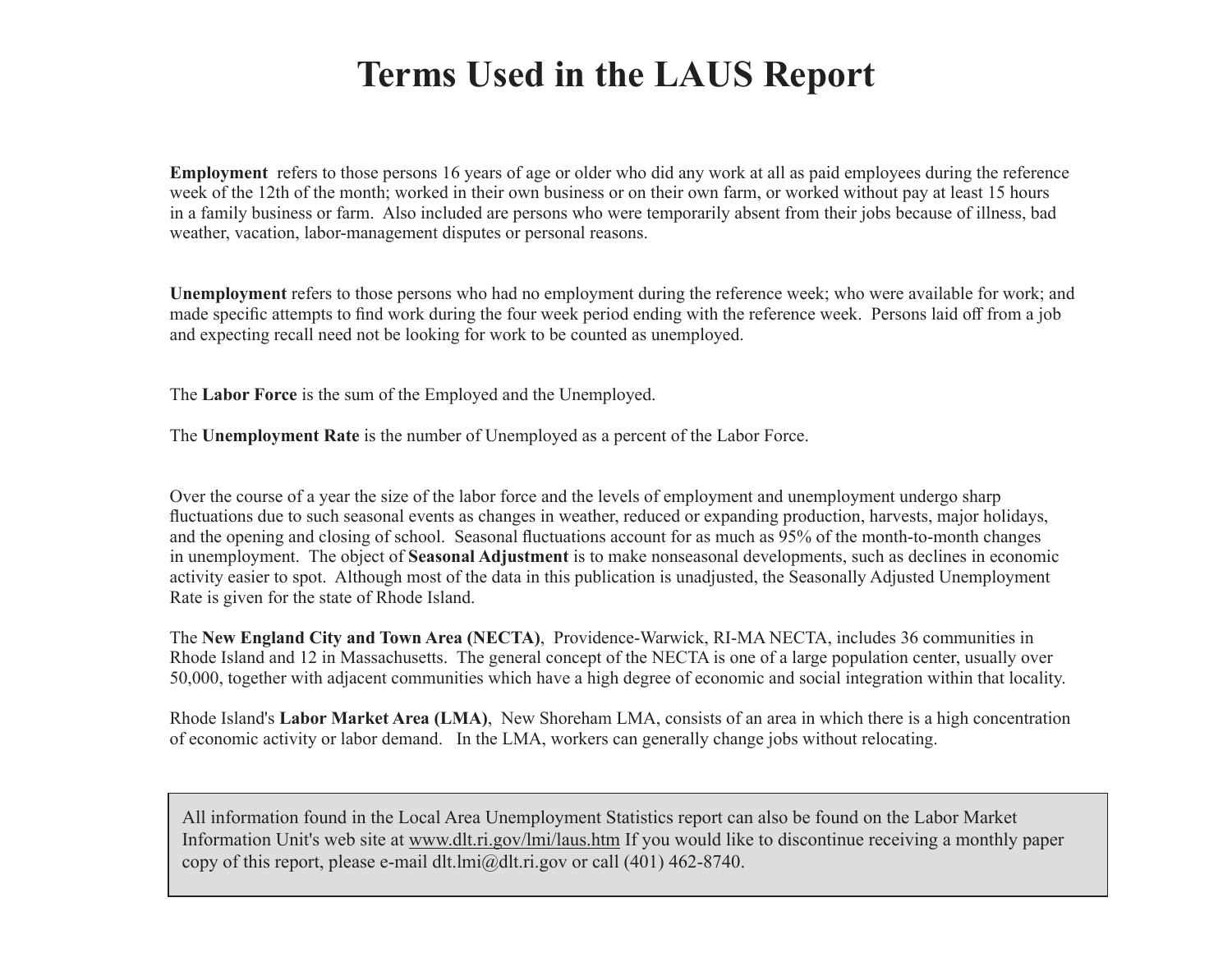| RHODE ISLAND                                         | $May-21$ | <b>Jun-21</b> | <b>Jul-21</b> | Aug-21  | Sep-21  | Oct-21  | <b>Nov-21</b> | $Dec-21$ | Jan-22   | Feb-22  | Mar-22        | Apr-22  | May-22   |
|------------------------------------------------------|----------|---------------|---------------|---------|---------|---------|---------------|----------|----------|---------|---------------|---------|----------|
| <b>LABOR FORCE</b>                                   | 568,432  | 576,391       | 579,244       | 574,147 | 573,898 | 570,921 | 574,747       | 570,621  | 566,946  | 571,914 | 569,923       | 563,534 | 567,715  |
| <b>EMPLOYMENT</b>                                    | 534,674  | 538,739       | 542,498       | 539,326 | 546,573 | 547,272 | 551,701       | 550,986  | 541,298  | 546,428 | 553,043       | 547,993 | 552,441  |
| <b>UNEMPLOYMENT</b>                                  | 33,758   | 37,652        | 36,746        | 34,821  | 27,325  | 23,649  | 23,046        | 19,635   | 25,648   | 25,486  | 16,880        | 15,541  | 15,274   |
| <b>UNEMPLOYMENT RATE</b>                             | 5.9      | 6.5           | 6.3           | 6.1     | 4.8     | 4.1     | 4.0           | 3.4      | 4.5      | 4.5     | 3.0           | 2.8     | 2.7      |
| SEASONALLY ADJUSTED RATE                             | 6.0      | 6.2           | 6.0           | 5.8     | 5.4     | 5.0     | 4.7           | 4.5      | 4.2      | 3.9     | 3.4           | 3.2     | 2.9      |
| PROVIDENCE-WARWICK, RI-MA NECTA                      |          |               |               |         |         |         |               |          |          |         |               |         |          |
|                                                      | $May-21$ | Jun-21        | <b>Jul-21</b> | Aug-21  | Sep-21  | Oct-21  | <b>Nov-21</b> | Dec-21   | $Jan-22$ | Feb-22  | Mar-22        | Apr-22  | $May-22$ |
| <b>LABOR FORCE</b>                                   | 702,125  | 710,908       | 713,796       | 708,766 | 707,628 | 705,036 | 710,362       | 706.157  | 702,236  | 707,363 | 705.644       | 697,195 | 701,427  |
| <b>EMPLOYMENT</b>                                    | 660,223  | 664,447       | 668,457       | 666.057 | 672,981 | 674,555 | 680,905       | 679.845  | 667,969  | 674,300 | 681.954       | 676,197 | 680,887  |
| <b>UNEMPLOYMENT</b>                                  | 41,902   | 46,461        | 45,339        | 42,709  | 34,647  | 30,481  | 29,457        | 26,312   | 34,267   | 33,063  | 23,690        | 20,998  | 20,540   |
| UNEMPLOYMENT RATE                                    | 6.0      | 6.5           | 6.4           | 6.0     | 4.9     | 4.3     | 4.1           | 3.7      | 4.9      | 4.7     | 3.4           | 3.0     | 2.9      |
| PROVIDENCE-WARWICK, RI-MA NECTA, RI PORTION          |          |               |               |         |         |         |               |          |          |         |               |         |          |
|                                                      | May-21   | $Jun-21$      | <b>Jul-21</b> | Aug-21  | Sep-21  | Oct-21  | <b>Nov-21</b> | $Dec-21$ | $Jan-22$ | Feb-22  | Mar-22        | Apr-22  | May-22   |
| <b>LABOR FORCE</b>                                   | 552,024  | 559,165       | 561,814       | 556,960 | 557,041 | 554,425 | 558,328       | 554,368  | 550,741  | 555,807 | 553,930       | 547,815 | 551,586  |
| <b>EMPLOYMENT</b>                                    | 519,313  | 522,644       | 526,135       | 523,155 | 530,501 | 531,483 | 535,978       | 535,362  | 525,954  | 531,178 | 537,625       | 532,766 | 536,785  |
| <b>UNEMPLOYMENT</b>                                  | 32,711   | 36,521        | 35,679        | 33,805  | 26,540  | 22,942  | 22,350        | 19,006   | 24,787   | 24,629  | 16,305        | 15,049  | 14,801   |
| UNEMPLOYMENT RATE                                    | 5.9      | 6.5           | 6.4           | 6.1     | 4.8     | 4.1     | 4.0           | 3.4      | 4.5      | 4.4     | 2.9           | 2.7     | 2.7      |
| PROVIDENCE-WARWICK, RI-MA NECTA, MA PORTION          |          |               |               |         |         |         |               |          |          |         |               |         |          |
|                                                      | May-21   | $Jun-21$      | <b>Jul-21</b> | Aug-21  | Sep-21  | Oct-21  | <b>Nov-21</b> | $Dec-21$ | $Jan-22$ | Feb-22  | <b>Mar-22</b> | Apr-22  | May-22   |
| <b>LABOR FORCE</b>                                   | 150,101  | 151,743       | 151,982       | 151,806 | 150,587 | 150,611 | 152,034       | 151,789  | 151,495  | 151,556 | 151,714       | 149,380 | 149,841  |
| <b>EMPLOYMENT</b>                                    | 140,910  | 141,803       | 142,322       | 142,902 | 142,480 | 143,072 | 144,927       | 144,483  | 142,015  | 143,122 | 144,329       | 143,431 | 144,102  |
| <b>UNEMPLOYMENT</b>                                  | 9,191    | 9,940         | 9,660         | 8,904   | 8,107   | 7,539   | 7,107         | 7,306    | 9,480    | 8,434   | 7,385         | 5,949   | 5,739    |
| UNEMPLOYMENT RATE                                    | 6.1      | 6.6           | 6.4           | 5.9     | 5.4     | 5.0     | 4.7           | 4.8      | 6.3      | 5.6     | 4.9           | 4.0     | 3.8      |
| NORWICH-NEW LONDON-WESTERLY, CT-RI NECTA, RI PORTION |          |               |               |         |         |         |               |          |          |         |               |         |          |
|                                                      | $May-21$ | $Jun-21$      | <b>Jul-21</b> | Aug-21  | Sep-21  | Oct-21  | <b>Nov-21</b> | $Dec-21$ | $Jan-22$ | Feb-22  | <b>Mar-22</b> | Apr-22  | May-22   |
| <b>LABOR FORCE</b>                                   | 15,711   | 16,087        | 16,061        | 15,856  | 15,848  | 15,721  | 15,790        | 15,632   | 15,626   | 15,557  | 15,466        | 15,200  | 15,478   |
| <b>EMPLOYMENT</b>                                    | 14,733   | 15,016        | 15,044        | 14,887  | 15,100  | 15,055  | 15,150        | 15,064   | 14,852   | 14,787  | 14,955        | 14,769  | 15,054   |
| <b>UNEMPLOYMENT</b>                                  | 978      | 1,071         | 1,017         | 969     | 748     | 666     | 640           | 568      | 774      | 770     | 511           | 431     | 424      |
| <b>UNEMPLOYMENT RATE</b>                             | 6.2      | 6.7           | 6.3           | 6.1     | 4.7     | 4.2     | 4.1           | 3.6      | 5.0      | 4.9     | 3.3           | 2.8     | 2.7      |
|                                                      |          |               |               |         |         |         |               |          |          |         |               |         |          |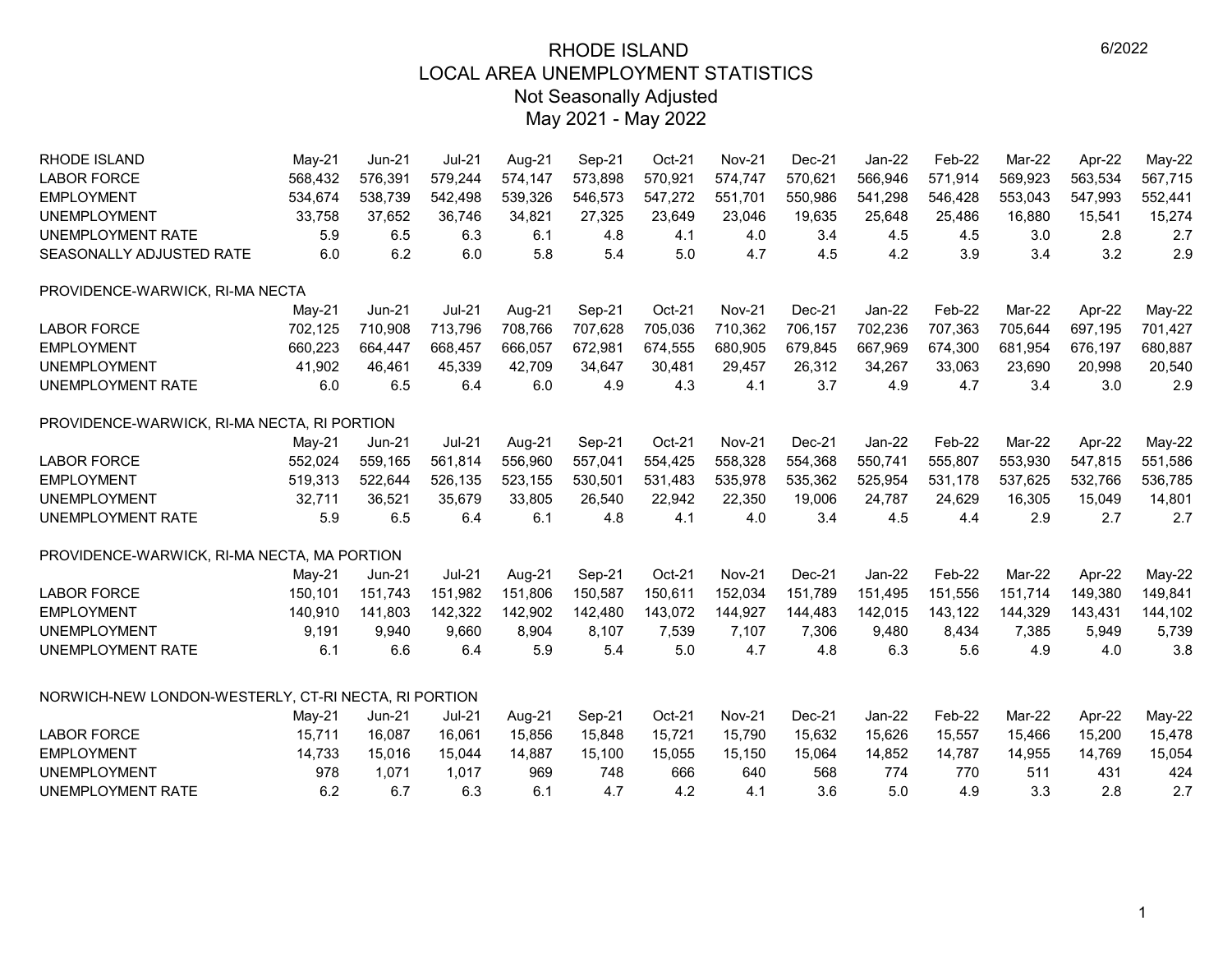| <b>BARRINGTON</b>        | May-21   | <b>Jun-21</b> | <b>Jul-21</b> | Aug-21 | Sep-21 | Oct-21 | <b>Nov-21</b> | Dec-21   | Jan-22   | Feb-22 | Mar-22 | Apr-22 | $May-22$      |
|--------------------------|----------|---------------|---------------|--------|--------|--------|---------------|----------|----------|--------|--------|--------|---------------|
| <b>LABOR FORCE</b>       | 8,488    | 8,611         | 8,627         | 8,556  | 8,611  | 8,558  | 8,619         | 8,546    | 8,427    | 8,515  | 8,547  | 8,473  | 8,540         |
| <b>EMPLOYMENT</b>        | 8,122    | 8.174         | 8,229         | 8,182  | 8,297  | 8,313  | 8,383         | 8,373    | 8,226    | 8,308  | 8,409  | 8,333  | 8,395         |
| <b>UNEMPLOYMENT</b>      | 366      | 437           | 398           | 374    | 314    | 245    | 236           | 173      | 201      | 207    | 138    | 140    | 145           |
| <b>UNEMPLOYMENT RATE</b> | 4.3      | 5.1           | 4.6           | 4.4    | 3.6    | 2.9    | 2.7           | 2.0      | 2.4      | 2.4    | 1.6    | 1.7    | 1.7           |
| <b>BRISTOL</b>           | $May-21$ | <b>Jun-21</b> | <b>Jul-21</b> | Aug-21 | Sep-21 | Oct-21 | <b>Nov-21</b> | Dec-21   | Jan-22   | Feb-22 | Mar-22 | Apr-22 | May-22        |
| <b>LABOR FORCE</b>       | 12,046   | 12,236        | 12,291        | 12,141 | 12,165 | 12,063 | 12,193        | 12,164   | 12,069   | 12,194 | 12,148 | 12,009 | 12,089        |
| <b>EMPLOYMENT</b>        | 11,455   | 11,528        | 11,605        | 11,540 | 11,702 | 11,723 | 11,822        | 11,809   | 11,601   | 11,717 | 11,859 | 11,752 | 11,840        |
| <b>UNEMPLOYMENT</b>      | 591      | 708           | 686           | 601    | 463    | 340    | 371           | 355      | 468      | 477    | 289    | 257    | 249           |
| <b>UNEMPLOYMENT RATE</b> | 4.9      | 5.8           | 5.6           | 5.0    | 3.8    | 2.8    | 3.0           | 2.9      | 3.9      | 3.9    | 2.4    | 2.1    | 2.1           |
| <b>BURRILLVILLE</b>      | $May-21$ | <b>Jun-21</b> | <b>Jul-21</b> | Aug-21 | Sep-21 | Oct-21 | <b>Nov-21</b> | Dec-21   | Jan-22   | Feb-22 | Mar-22 | Apr-22 | May-22        |
| <b>LABOR FORCE</b>       | 9,443    | 9,570         | 9,541         | 9,505  | 9,502  | 9,444  | 9,558         | 9,533    | 9,479    | 9,581  | 9,541  | 9,410  | 9,450         |
| <b>EMPLOYMENT</b>        | 8,920    | 8,977         | 9,037         | 8,986  | 9,112  | 9,129  | 9,206         | 9,196    | 9,034    | 9,124  | 9,235  | 9,151  | 9,220         |
| <b>UNEMPLOYMENT</b>      | 523      | 593           | 504           | 519    | 390    | 315    | 352           | 337      | 445      | 457    | 306    | 259    | 230           |
| UNEMPLOYMENT RATE        | 5.5      | 6.2           | 5.3           | 5.5    | 4.1    | 3.3    | 3.7           | 3.5      | 4.7      | 4.8    | 3.2    | 2.8    | 2.4           |
| <b>CENTRAL FALLS</b>     | $May-21$ | <b>Jun-21</b> | <b>Jul-21</b> | Aug-21 | Sep-21 | Oct-21 | <b>Nov-21</b> | Dec-21   | Jan-22   | Feb-22 | Mar-22 | Apr-22 | <b>May-22</b> |
| <b>LABOR FORCE</b>       | 8,735    | 8,841         | 8,970         | 8,927  | 8,951  | 8,936  | 8,974         | 8,847    | 8,776    | 8,825  | 8,780  | 8,659  | 8,727         |
| <b>EMPLOYMENT</b>        | 8,173    | 8,226         | 8,281         | 8,234  | 8,349  | 8,365  | 8,436         | 8,426    | 8,278    | 8,360  | 8,462  | 8,385  | 8,448         |
| <b>UNEMPLOYMENT</b>      | 562      | 615           | 689           | 693    | 602    | 571    | 538           | 421      | 498      | 465    | 318    | 274    | 279           |
| UNEMPLOYMENT RATE        | 6.4      | 7.0           | 7.7           | 7.8    | 6.7    | 6.4    | 6.0           | 4.8      | 5.7      | 5.3    | 3.6    | 3.2    | 3.2           |
| <b>CHARLESTOWN</b>       | May-21   | <b>Jun-21</b> | <b>Jul-21</b> | Aug-21 | Sep-21 | Oct-21 | <b>Nov-21</b> | $Dec-21$ | $Jan-22$ | Feb-22 | Mar-22 | Apr-22 | May-22        |
| <b>LABOR FORCE</b>       | 4,241    | 4,296         | 4,317         | 4,277  | 4,231  | 4,226  | 4,259         | 4,236    | 4,272    | 4,300  | 4,266  | 4,206  | 4,210         |
| <b>EMPLOYMENT</b>        | 3,959    | 3,985         | 4,011         | 3,988  | 4,044  | 4,052  | 4,086         | 4,081    | 4,010    | 4,050  | 4,099  | 4,062  | 4,092         |
| <b>UNEMPLOYMENT</b>      | 282      | 311           | 306           | 289    | 187    | 174    | 173           | 155      | 262      | 250    | 167    | 144    | 118           |
| UNEMPLOYMENT RATE        | 6.6      | 7.2           | 7.1           | 6.8    | 4.4    | 4.1    | 4.1           | 3.7      | 6.1      | 5.8    | 3.9    | 3.4    | 2.8           |
| <b>COVENTRY</b>          | May-21   | <b>Jun-21</b> | <b>Jul-21</b> | Aug-21 | Sep-21 | Oct-21 | <b>Nov-21</b> | Dec-21   | $Jan-22$ | Feb-22 | Mar-22 | Apr-22 | $May-22$      |
| <b>LABOR FORCE</b>       | 19,314   | 19,605        | 19,581        | 19,383 | 19,318 | 19,285 | 19,423        | 19,336   | 19,241   | 19,446 | 19,340 | 19,126 | 19,253        |
| <b>EMPLOYMENT</b>        | 18,151   | 18,267        | 18,389        | 18,285 | 18,542 | 18,576 | 18,733        | 18,712   | 18,383   | 18,565 | 18,791 | 18,621 | 18,761        |
| <b>UNEMPLOYMENT</b>      | 1,163    | 1,338         | 1,192         | 1,098  | 776    | 709    | 690           | 624      | 858      | 881    | 549    | 505    | 492           |
| UNEMPLOYMENT RATE        | 6.0      | 6.8           | 6.1           | 5.7    | 4.0    | 3.7    | 3.6           | 3.2      | 4.5      | 4.5    | 2.8    | 2.6    | 2.6           |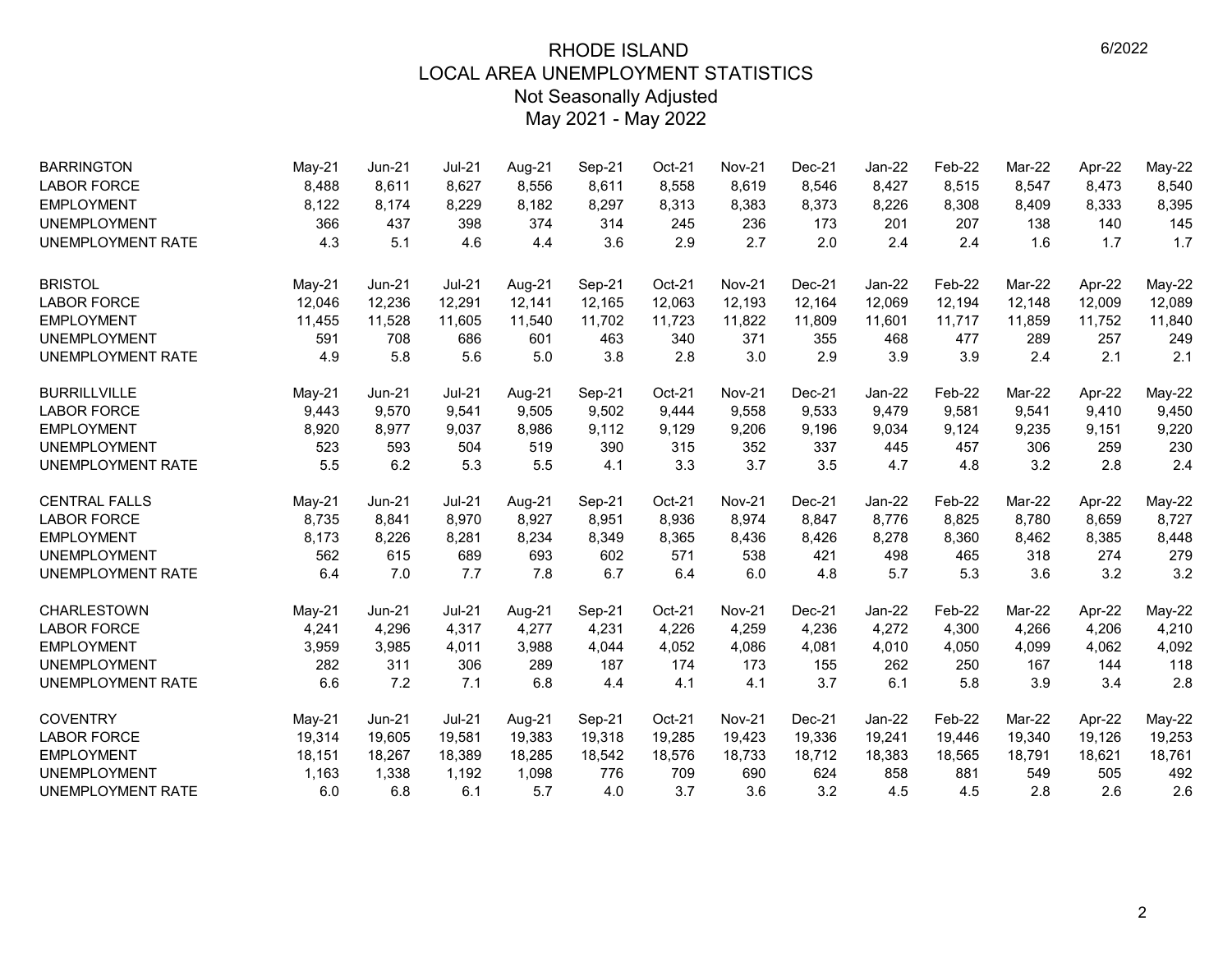| <b>CRANSTON</b><br><b>LABOR FORCE</b> | $May-21$<br>42,729 | Jun-21           | $Jul-21$<br>43,355 | Aug-21<br>42.933 | Sep-21           | Oct-21<br>42,793 | <b>Nov-21</b><br>43,029 | Dec-21<br>42,606 | Jan-22<br>42,283 | Feb-22<br>42,640 | Mar-22<br>42,560 | Apr-22           | May-22<br>42,513 |
|---------------------------------------|--------------------|------------------|--------------------|------------------|------------------|------------------|-------------------------|------------------|------------------|------------------|------------------|------------------|------------------|
| <b>EMPLOYMENT</b>                     | 39,979             | 43,330<br>40,236 | 40,504             | 40,275           | 43,005<br>40,840 | 40,916           | 41,262                  | 41,215           | 40,490           | 40,893           | 41,389           | 42,212<br>41,015 | 41,324           |
| <b>UNEMPLOYMENT</b>                   | 2,750              | 3,094            | 2,851              | 2,658            | 2,165            | 1,877            | 1,767                   | 1,391            | 1,793            | 1,747            | 1,171            | 1,197            | 1,189            |
| <b>UNEMPLOYMENT RATE</b>              | 6.4                | 7.1              | 6.6                | 6.2              | 5.0              | 4.4              | 4.1                     | 3.3              | 4.2              | 4.1              | 2.8              | 2.8              | 2.8              |
|                                       |                    |                  |                    |                  |                  |                  |                         |                  |                  |                  |                  |                  |                  |
| <b>CUMBERLAND</b>                     | $May-21$           | Jun-21           | $Jul-21$           | Aug-21           | Sep-21           | Oct-21           | <b>Nov-21</b>           | $Dec-21$         | $Jan-22$         | Feb-22           | Mar-22           | Apr-22           | May-22           |
| <b>LABOR FORCE</b>                    | 20,412             | 20.688           | 20,693             | 20,507           | 20,562           | 20,491           | 20,695                  | 20,599           | 20,405           | 20,581           | 20,540           | 20,318           | 20,440           |
| <b>EMPLOYMENT</b>                     | 19,357             | 19,482           | 19,612             | 19,501           | 19,774           | 19,811           | 19,979                  | 19,956           | 19,605           | 19,800           | 20,040           | 19,859           | 20,009           |
| <b>UNEMPLOYMENT</b>                   | 1,055              | 1,206            | 1,081              | 1,006            | 788              | 680              | 716                     | 643              | 800              | 781              | 500              | 459              | 431              |
| <b>UNEMPLOYMENT RATE</b>              | 5.2                | 5.8              | 5.2                | 4.9              | 3.8              | 3.3              | 3.5                     | 3.1              | 3.9              | 3.8              | 2.4              | 2.3              | 2.1              |
| <b>EAST GREENWICH</b>                 | May-21             | <b>Jun-21</b>    | $Jul-21$           | Aug-21           | Sep-21           | Oct-21           | <b>Nov-21</b>           | Dec-21           | Jan-22           | Feb-22           | Mar-22           | Apr-22           | May-22           |
| <b>LABOR FORCE</b>                    | 7,098              | 7,232            | 7,140              | 7,092            | 7,139            | 7,079            | 7,108                   | 7,074            | 6,981            | 7,043            | 7,045            | 6,978            | 7,028            |
| <b>EMPLOYMENT</b>                     | 6,663              | 6,706            | 6,751              | 6,713            | 6,807            | 6,820            | 6,877                   | 6,869            | 6,749            | 6,816            | 6,898            | 6,836            | 6,888            |
| <b>UNEMPLOYMENT</b>                   | 435                | 526              | 389                | 379              | 332              | 259              | 231                     | 205              | 232              | 227              | 147              | 142              | 140              |
| UNEMPLOYMENT RATE                     | 6.1                | 7.3              | 5.4                | 5.3              | 4.7              | 3.7              | 3.2                     | 2.9              | 3.3              | 3.2              | 2.1              | 2.0              | 2.0              |
| <b>EAST PROVIDENCE</b>                | May-21             | $Jun-21$         | $Jul-21$           | Aug-21           | Sep-21           | Oct-21           | <b>Nov-21</b>           | Dec-21           | Jan-22           | Feb-22           | Mar-22           | Apr-22           | May-22           |
| <b>LABOR FORCE</b>                    | 24,831             | 25,242           | 25,398             | 25,154           | 25,100           | 25,006           | 25,125                  | 24,988           | 24,795           | 25,045           | 24,944           | 24,705           | 24,877           |
| <b>EMPLOYMENT</b>                     | 23,332             | 23,482           | 23,639             | 23,505           | 23,835           | 23,879           | 24,081                  | 24,053           | 23,631           | 23,865           | 24,155           | 23,937           | 24,117           |
| <b>UNEMPLOYMENT</b>                   | 1,499              | 1,760            | 1,759              | 1,649            | 1,265            | 1,127            | 1,044                   | 935              | 1,164            | 1,180            | 789              | 768              | 760              |
| UNEMPLOYMENT RATE                     | 6.0                | 7.0              | 6.9                | 6.6              | 5.0              | 4.5              | 4.2                     | 3.7              | 4.7              | 4.7              | 3.2              | 3.1              | 3.1              |
| <b>EXETER</b>                         | $May-21$           | $Jun-21$         | $Jul-21$           | Aug-21           | Sep-21           | Oct-21           | <b>Nov-21</b>           | Dec-21           | Jan-22           | Feb-22           | Mar-22           | Apr-22           | <b>May-22</b>    |
| <b>LABOR FORCE</b>                    | 3,970              | 4,023            | 4,022              | 4,018            | 4,001            | 3,980            | 3,992                   | 3,983            | 3,980            | 4,047            | 4,021            | 3,959            | 3,991            |
| <b>EMPLOYMENT</b>                     | 3,772              | 3,796            | 3,821              | 3,800            | 3,853            | 3,860            | 3,893                   | 3,888            | 3,820            | 3,858            | 3,905            | 3,870            | 3,899            |
| <b>UNEMPLOYMENT</b>                   | 198                | 227              | 201                | 218              | 148              | 120              | 99                      | 95               | 160              | 189              | 116              | 89               | 92               |
| UNEMPLOYMENT RATE                     | 5.0                | 5.6              | 5.0                | 5.4              | 3.7              | 3.0              | 2.5                     | 2.4              | 4.0              | 4.7              | 2.9              | 2.2              | 2.3              |
| <b>FOSTER</b>                         | May-21             | Jun-21           | $Jul-21$           | Aug-21           | Sep-21           | Oct-21           | <b>Nov-21</b>           | $Dec-21$         | $Jan-22$         | Feb-22           | Mar-22           | Apr-22           | <b>May-22</b>    |
| <b>LABOR FORCE</b>                    | 2,955              | 3,003            | 3,011              | 2,989            | 2,986            | 2,954            | 2,983                   | 2,994            | 2,976            | 3,010            | 2,998            | 2,934            | 2,936            |
| <b>EMPLOYMENT</b>                     | 2,782              | 2,799            | 2,818              | 2,802            | 2,842            | 2,847            | 2,871                   | 2,868            | 2,817            | 2,845            | 2,880            | 2,854            | 2,875            |
| <b>UNEMPLOYMENT</b>                   | 173                | 204              | 193                | 187              | 144              | 107              | 112                     | 126              | 159              | 165              | 118              | 80               | 61               |
| UNEMPLOYMENT RATE                     | 5.9                | 6.8              | 6.4                | 6.3              | 4.8              | 3.6              | 3.8                     | 4.2              | 5.3              | 5.5              | 3.9              | 2.7              | 2.1              |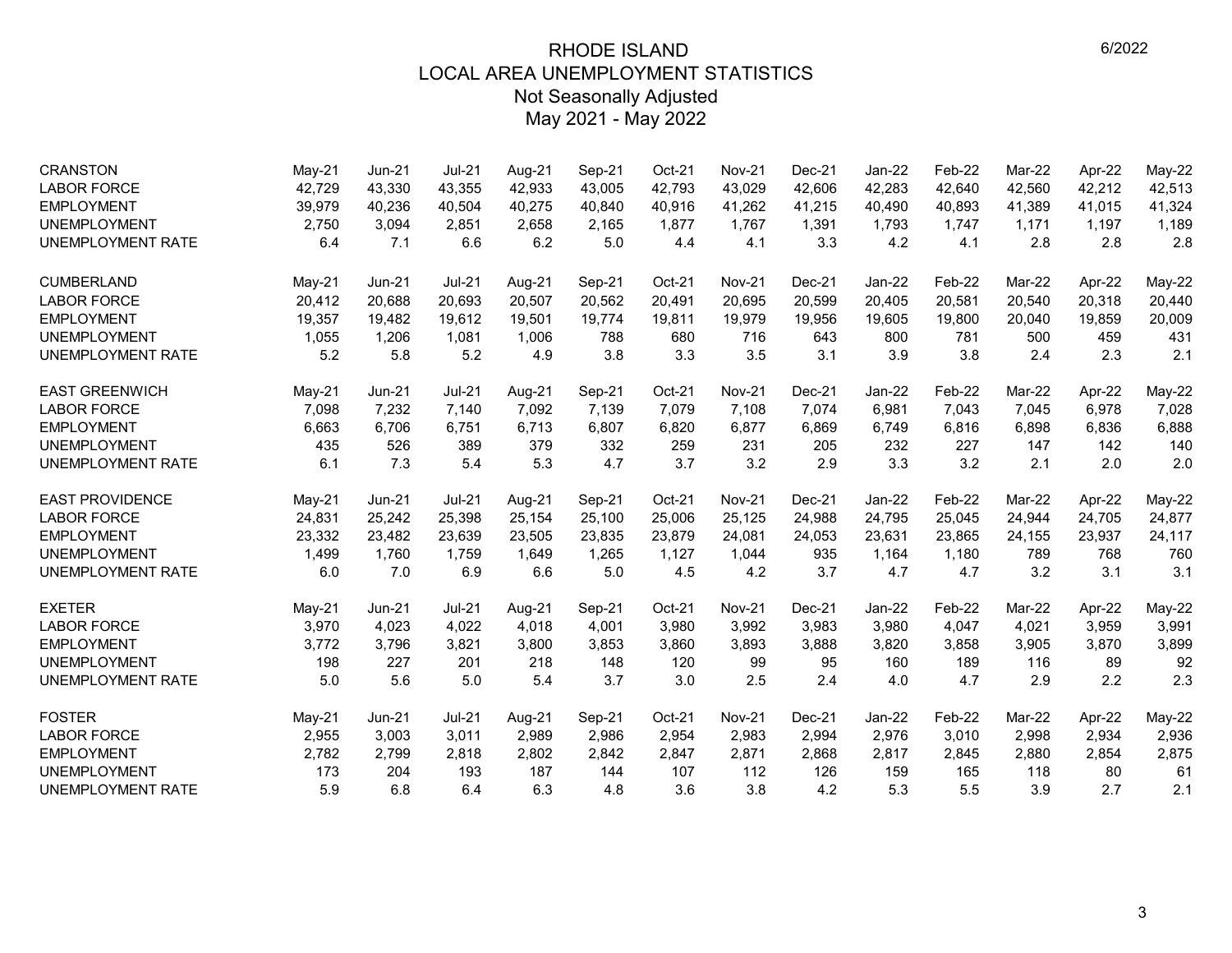| <b>GLOCESTER</b><br><b>LABOR FORCE</b> | May-21<br>6,331 | Jun-21<br>6,414 | <b>Jul-21</b><br>6,432 | Aug-21<br>6,374 | Sep-21<br>6,399 | Oct-21<br>6,384 | <b>Nov-21</b><br>6,437 | $Dec-21$<br>6,410 | Jan-22<br>6,385 | Feb-22<br>6,451 | Mar-22<br>6,420 | Apr-22<br>6,336 | May-22<br>6,364 |
|----------------------------------------|-----------------|-----------------|------------------------|-----------------|-----------------|-----------------|------------------------|-------------------|-----------------|-----------------|-----------------|-----------------|-----------------|
| <b>EMPLOYMENT</b>                      | 6,047           | 6,086           | 6,127                  | 6,092           | 6,178           | 6,189           | 6,241                  | 6,234             | 6,125           | 6,186           | 6,261           | 6,204           | 6,251           |
| <b>UNEMPLOYMENT</b>                    | 284             | 328             | 305                    | 282             | 221             | 195             | 196                    | 176               | 260             | 265             | 159             | 132             | 113             |
| <b>UNEMPLOYMENT RATE</b>               | 4.5             | 5.1             | 4.7                    | 4.4             | 3.5             | 3.1             | 3.0                    | 2.7               | 4.1             | 4.1             | 2.5             | 2.1             | 1.8             |
| <b>HOPKINTON</b>                       | $May-21$        | <b>Jun-21</b>   | $Jul-21$               | Aug-21          | Sep-21          | Oct-21          | <b>Nov-21</b>          | Dec-21            | $Jan-22$        | Feb-22          | Mar-22          | Apr-22          | May-22          |
| <b>LABOR FORCE</b>                     | 4,649           | 4,788           | 4,752                  | 4,711           | 4,677           | 4,631           | 4,668                  | 4,643             | 4,654           | 4,632           | 4,602           | 4,512           | 4,596           |
| <b>EMPLOYMENT</b>                      | 4,405           | 4,490           | 4,498                  | 4,451           | 4,515           | 4,501           | 4,530                  | 4,504             | 4,441           | 4,421           | 4,472           | 4,416           | 4,501           |
| <b>UNEMPLOYMENT</b>                    | 244             | 298             | 254                    | 260             | 162             | 130             | 138                    | 139               | 213             | 211             | 130             | 96              | 95              |
| <b>UNEMPLOYMENT RATE</b>               | 5.2             | 6.2             | 5.3                    | 5.5             | 3.5             | 2.8             | 3.0                    | 3.0               | 4.6             | 4.6             | 2.8             | 2.1             | 2.1             |
| <b>JAMESTOWN</b>                       | $May-21$        | Jun-21          | $Jul-21$               | Aug-21          | Sep-21          | Oct-21          | <b>Nov-21</b>          | Dec-21            | Jan-22          | Feb-22          | Mar-22          | Apr-22          | May-22          |
| <b>LABOR FORCE</b>                     | 3,310           | 3,345           | 3,346                  | 3,315           | 3,323           | 3,306           | 3,342                  | 3,327             | 3,285           | 3,330           | 3,332           | 3,296           | 3,315           |
| <b>EMPLOYMENT</b>                      | 3,154           | 3,174           | 3,195                  | 3,177           | 3,222           | 3,228           | 3,255                  | 3,251             | 3,194           | 3,226           | 3,265           | 3,236           | 3,260           |
| <b>UNEMPLOYMENT</b>                    | 156             | 171             | 151                    | 138             | 101             | 78              | 87                     | 76                | 91              | 104             | 67              | 60              | 55              |
| <b>UNEMPLOYMENT RATE</b>               | 4.7             | 5.1             | 4.5                    | 4.2             | 3.0             | 2.4             | 2.6                    | 2.3               | 2.8             | 3.1             | 2.0             | 1.8             | 1.7             |
| <b>JOHNSTON</b>                        | $May-21$        | $Jun-21$        | <b>Jul-21</b>          | Aug-21          | Sep-21          | Oct-21          | <b>Nov-21</b>          | Dec-21            | Jan-22          | Feb-22          | Mar-22          | Apr-22          | May-22          |
| <b>LABOR FORCE</b>                     | 16,244          | 16,413          | 16,457                 | 16,301          | 16,302          | 16,301          | 16,354                 | 16,286            | 16,174          | 16,370          | 16,322          | 16,067          | 16,163          |
| <b>EMPLOYMENT</b>                      | 15,173          | 15,271          | 15,373                 | 15,286          | 15,500          | 15,529          | 15,660                 | 15,642            | 15,367          | 15,520          | 15,708          | 15,567          | 15,684          |
| <b>UNEMPLOYMENT</b>                    | 1,071           | 1,142           | 1,084                  | 1,015           | 802             | 772             | 694                    | 644               | 807             | 850             | 614             | 500             | 479             |
| UNEMPLOYMENT RATE                      | 6.6             | 7.0             | 6.6                    | 6.2             | 4.9             | 4.7             | 4.2                    | 4.0               | 5.0             | 5.2             | 3.8             | 3.1             | 3.0             |
| <b>LINCOLN</b>                         | May-21          | $Jun-21$        | $Jul-21$               | Aug-21          | Sep-21          | Oct-21          | <b>Nov-21</b>          | Dec-21            | Jan-22          | Feb-22          | Mar-22          | Apr-22          | May-22          |
| <b>LABOR FORCE</b>                     | 12,837          | 12,976          | 13,137                 | 13,010          | 12,969          | 12,891          | 12,973                 | 12,892            | 12,774          | 12,892          | 12,888          | 12,767          | 12,863          |
| <b>EMPLOYMENT</b>                      | 12,157          | 12,235          | 12,316                 | 12,246          | 12,418          | 12,441          | 12,547                 | 12,532            | 12,312          | 12,434          | 12,585          | 12,471          | 12,566          |
| <b>UNEMPLOYMENT</b>                    | 680             | 741             | 821                    | 764             | 551             | 450             | 426                    | 360               | 462             | 458             | 303             | 296             | 297             |
| <b>UNEMPLOYMENT RATE</b>               | 5.3             | 5.7             | 6.2                    | 5.9             | 4.2             | 3.5             | 3.3                    | 2.8               | 3.6             | 3.6             | 2.4             | 2.3             | 2.3             |
| <b>LITTLE COMPTON</b>                  | May-21          | <b>Jun-21</b>   | $Jul-21$               | Aug-21          | Sep-21          | Oct-21          | <b>Nov-21</b>          | $Dec-21$          | Jan-22          | Feb-22          | Mar-22          | Apr-22          | May-22          |
| <b>LABOR FORCE</b>                     | 1,898           | 1,935           | 1,912                  | 1,897           | 1,905           | 1,907           | 1,928                  | 1,916             | 1,934           | 1,949           | 1,934           | 1,900           | 1,917           |
| <b>EMPLOYMENT</b>                      | 1,812           | 1,824           | 1,836                  | 1,826           | 1,851           | 1,855           | 1,870                  | 1,868             | 1,835           | 1,854           | 1,876           | 1,859           | 1,873           |
| <b>UNEMPLOYMENT</b>                    | 86              | 111             | 76                     | 71              | 54              | 52              | 58                     | 48                | 99              | 95              | 58              | 41              | 44              |
| <b>UNEMPLOYMENT RATE</b>               | 4.5             | 5.7             | 4.0                    | 3.7             | 2.8             | 2.7             | 3.0                    | 2.5               | 5.1             | 4.9             | 3.0             | 2.2             | 2.3             |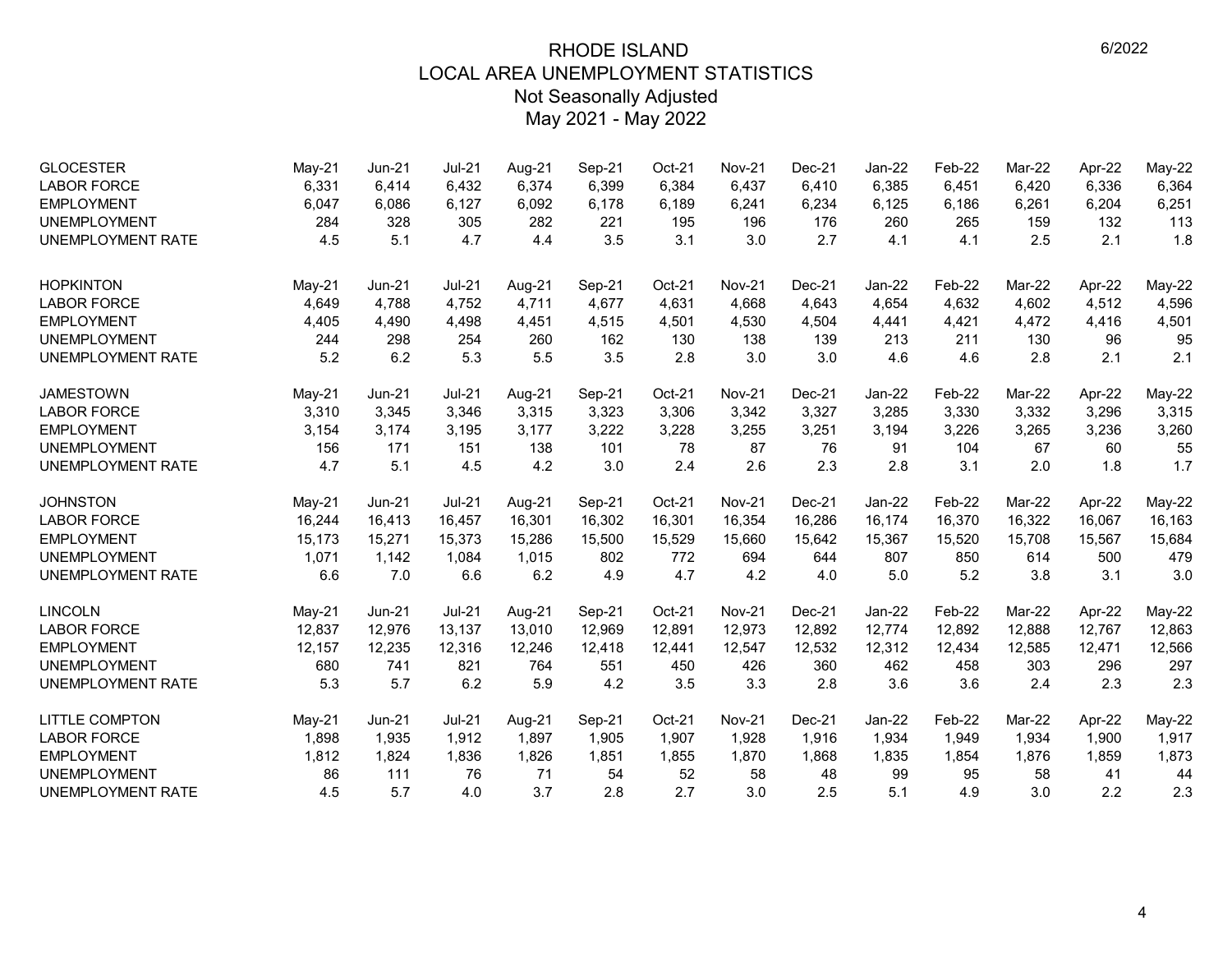| <b>MIDDLETOWN</b>       | $May-21$ | Jun-21        | Jul-21   | Aug-21 | Sep-21 | Oct-21 | <b>Nov-21</b> | Dec-21   | Jan-22   | Feb-22 | Mar-22 | Apr-22 | May-22        |
|-------------------------|----------|---------------|----------|--------|--------|--------|---------------|----------|----------|--------|--------|--------|---------------|
| <b>LABOR FORCE</b>      | 8,058    | 8,183         | 8.099    | 8,057  | 8.080  | 8,040  | 8,132         | 8,065    | 8,062    | 8,112  | 8,096  | 7.990  | 8,023         |
| <b>EMPLOYMENT</b>       | 7,593    | 7,642         | 7,693    | 7,649  | 7,757  | 7,771  | 7,837         | 7,828    | 7,690    | 7,766  | 7,861  | 7,790  | 7,848         |
| <b>UNEMPLOYMENT</b>     | 465      | 541           | 406      | 408    | 323    | 269    | 295           | 237      | 372      | 346    | 235    | 200    | 175           |
| UNEMPLOYMENT RATE       | 5.8      | 6.6           | 5.0      | 5.1    | 4.0    | 3.3    | 3.6           | 2.9      | 4.6      | 4.3    | 2.9    | 2.5    | 2.2           |
| <b>NARRAGANSETT</b>     | $May-21$ | Jun-21        | $Jul-21$ | Aug-21 | Sep-21 | Oct-21 | <b>Nov-21</b> | Dec-21   | $Jan-22$ | Feb-22 | Mar-22 | Apr-22 | $May-22$      |
| <b>LABOR FORCE</b>      | 9,071    | 9,180         | 9,161    | 9,109  | 9,147  | 9,121  | 9,199         | 9,138    | 9,020    | 9,137  | 9,150  | 9,065  | 9,127         |
| <b>EMPLOYMENT</b>       | 8,687    | 8,743         | 8,801    | 8,751  | 8,874  | 8,890  | 8,966         | 8,955    | 8,798    | 8,885  | 8,993  | 8,912  | 8,979         |
| <b>UNEMPLOYMENT</b>     | 384      | 437           | 360      | 358    | 273    | 231    | 233           | 183      | 222      | 252    | 157    | 153    | 148           |
| UNEMPLOYMENT RATE       | 4.2      | 4.8           | 3.9      | 3.9    | 3.0    | 2.5    | 2.5           | 2.0      | 2.5      | 2.8    | 1.7    | 1.7    | 1.6           |
| <b>NEW SHOREHAM</b>     | $May-21$ | <b>Jun-21</b> | $Jul-21$ | Aug-21 | Sep-21 | Oct-21 | <b>Nov-21</b> | Dec-21   | Jan-22   | Feb-22 | Mar-22 | Apr-22 | May-22        |
| <b>LABOR FORCE</b>      | 695      | 1,140         | 1,370    | 1,332  | 1,009  | 776    | 628           | 621      | 580      | 550    | 528    | 519    | 650           |
| <b>EMPLOYMENT</b>       | 627      | 1,079         | 1,320    | 1,284  | 972    | 735    | 572           | 560      | 493      | 463    | 463    | 458    | 602           |
| <b>UNEMPLOYMENT</b>     | 68       | 61            | 50       | 48     | 37     | 41     | 56            | 61       | 87       | 87     | 65     | 61     | 48            |
| UNEMPLOYMENT RATE       | 9.8      | 5.4           | 3.6      | 3.6    | 3.7    | 5.3    | 8.9           | 9.8      | 15.0     | 15.8   | 12.3   | 11.8   | 7.4           |
| <b>NEWPORT</b>          | $May-21$ | <b>Jun-21</b> | $Jul-21$ | Aug-21 | Sep-21 | Oct-21 | <b>Nov-21</b> | Dec-21   | $Jan-22$ | Feb-22 | Mar-22 | Apr-22 | <b>May-22</b> |
| <b>LABOR FORCE</b>      | 13,930   | 14,097        | 14,039   | 13,935 | 13,984 | 13,934 | 14,086        | 14,013   | 14,014   | 14,114 | 14,035 | 13,869 | 13,970        |
| <b>EMPLOYMENT</b>       | 13,217   | 13,302        | 13,391   | 13,315 | 13,502 | 13,527 | 13,641        | 13,625   | 13,386   | 13,519 | 13,683 | 13,559 | 13,662        |
| <b>UNEMPLOYMENT</b>     | 713      | 795           | 648      | 620    | 482    | 407    | 445           | 388      | 628      | 595    | 352    | 310    | 308           |
| UNEMPLOYMENT RATE       | 5.1      | 5.6           | 4.6      | 4.4    | 3.4    | 2.9    | 3.2           | 2.8      | 4.5      | 4.2    | 2.5    | 2.2    | 2.2           |
| <b>NORTH KINGSTOWN</b>  | $May-21$ | $Jun-21$      | $Jul-21$ | Aug-21 | Sep-21 | Oct-21 | <b>Nov-21</b> | $Dec-21$ | Jan-22   | Feb-22 | Mar-22 | Apr-22 | $May-22$      |
| <b>LABOR FORCE</b>      | 15,058   | 15,324        | 15,198   | 15,124 | 15,199 | 15,123 | 15,222        | 15,122   | 14,936   | 15,112 | 15,099 | 14,924 | 15,036        |
| <b>EMPLOYMENT</b>       | 14,252   | 14,344        | 14,439   | 14,358 | 14,559 | 14,586 | 14,710        | 14,693   | 14,434   | 14,578 | 14,755 | 14,621 | 14,732        |
| <b>UNEMPLOYMENT</b>     | 806      | 980           | 759      | 766    | 640    | 537    | 512           | 429      | 502      | 534    | 344    | 303    | 304           |
| UNEMPLOYMENT RATE       | 5.4      | 6.4           | 5.0      | 5.1    | 4.2    | 3.6    | 3.4           | 2.8      | 3.4      | 3.5    | 2.3    | 2.0    | 2.0           |
| <b>NORTH PROVIDENCE</b> | $May-21$ | $Jun-21$      | $Jul-21$ | Aug-21 | Sep-21 | Oct-21 | <b>Nov-21</b> | $Dec-21$ | Jan-22   | Feb-22 | Mar-22 | Apr-22 | May-22        |
| <b>LABOR FORCE</b>      | 18,533   | 18,853        | 18,933   | 18,817 | 18,792 | 18,648 | 18,760        | 18,577   | 18,423   | 18,575 | 18,543 | 18,393 | 18,525        |
| <b>EMPLOYMENT</b>       | 17,415   | 17,527        | 17,644   | 17,544 | 17,791 | 17,824 | 17,974        | 17,954   | 17,638   | 17,813 | 18,030 | 17,867 | 18,001        |
| <b>UNEMPLOYMENT</b>     | 1.118    | 1,326         | 1,289    | 1,273  | 1,001  | 824    | 786           | 623      | 785      | 762    | 513    | 526    | 524           |
| UNEMPLOYMENT RATE       | 6.0      | 7.0           | 6.8      | 6.8    | 5.3    | 4.4    | 4.2           | 3.4      | 4.3      | 4.1    | 2.8    | 2.9    | 2.8           |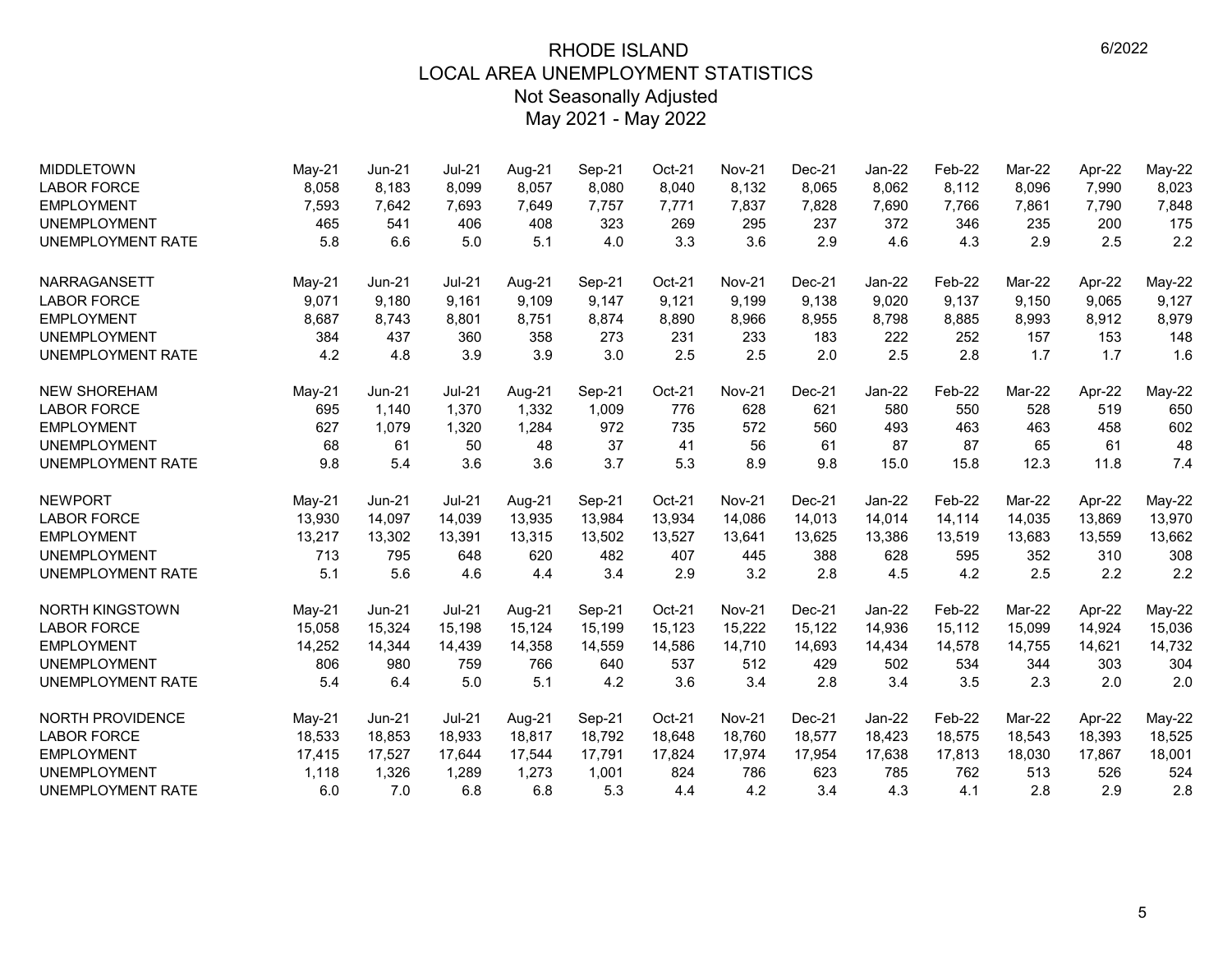| <b>NORTH SMITHFIELD</b>  | May-21   | <b>Jun-21</b> | <b>Jul-21</b> | Aug-21 | Sep-21 | Oct-21 | <b>Nov-21</b> | $Dec-21$ | $Jan-22$ | Feb-22 | Mar-22 | Apr-22 | May-22        |
|--------------------------|----------|---------------|---------------|--------|--------|--------|---------------|----------|----------|--------|--------|--------|---------------|
| <b>LABOR FORCE</b>       | 7,143    | 7,252         | 7,270         | 7,234  | 7,262  | 7,221  | 7,264         | 7,198    | 7,153    | 7,238  | 7,212  | 7,148  | 7,197         |
| <b>EMPLOYMENT</b>        | 6,793    | 6,837         | 6,882         | 6,843  | 6,939  | 6,952  | 7,011         | 7,003    | 6,880    | 6,948  | 7,033  | 6,969  | 7,022         |
| <b>UNEMPLOYMENT</b>      | 350      | 415           | 388           | 391    | 323    | 269    | 253           | 195      | 273      | 290    | 179    | 179    | 175           |
| <b>UNEMPLOYMENT RATE</b> | 4.9      | 5.7           | 5.3           | 5.4    | 4.4    | 3.7    | 3.5           | 2.7      | 3.8      | 4.0    | 2.5    | 2.5    | 2.4           |
| <b>PAWTUCKET</b>         | $May-21$ | <b>Jun-21</b> | <b>Jul-21</b> | Aug-21 | Sep-21 | Oct-21 | <b>Nov-21</b> | $Dec-21$ | Jan-22   | Feb-22 | Mar-22 | Apr-22 | May-22        |
| <b>LABOR FORCE</b>       | 37,392   | 37,769        | 38,171        | 37,902 | 37,952 | 37,724 | 37,870        | 37,491   | 37,269   | 37,553 | 37,325 | 37,009 | 37,314        |
| <b>EMPLOYMENT</b>        | 34,895   | 35,119        | 35,353        | 35,153 | 35,647 | 35,713 | 36,015        | 35,973   | 35,341   | 35,692 | 36,125 | 35,799 | 36,069        |
| <b>UNEMPLOYMENT</b>      | 2,497    | 2,650         | 2,818         | 2,749  | 2,305  | 2,011  | 1,855         | 1,518    | 1,928    | 1,861  | 1,200  | 1,210  | 1,245         |
| <b>UNEMPLOYMENT RATE</b> | 6.7      | 7.0           | 7.4           | 7.3    | 6.1    | 5.3    | 4.9           | 4.0      | 5.2      | 5.0    | 3.2    | 3.3    | 3.3           |
| <b>PORTSMOUTH</b>        | May-21   | <b>Jun-21</b> | <b>Jul-21</b> | Aug-21 | Sep-21 | Oct-21 | <b>Nov-21</b> | $Dec-21$ | Jan-22   | Feb-22 | Mar-22 | Apr-22 | May-22        |
| <b>LABOR FORCE</b>       | 8,885    | 9,022         | 9,022         | 8,964  | 8,934  | 8,876  | 8,954         | 8,925    | 8,923    | 9,005  | 8,971  | 8,859  | 8,897         |
| <b>EMPLOYMENT</b>        | 8,429    | 8,483         | 8,539         | 8,491  | 8,610  | 8,626  | 8,699         | 8,689    | 8,536    | 8,621  | 8,726  | 8,647  | 8,712         |
| <b>UNEMPLOYMENT</b>      | 456      | 539           | 483           | 473    | 324    | 250    | 255           | 236      | 387      | 384    | 245    | 212    | 185           |
| <b>UNEMPLOYMENT RATE</b> | 5.1      | 6.0           | 5.4           | 5.3    | 3.6    | 2.8    | 2.8           | 2.6      | 4.3      | 4.3    | 2.7    | 2.4    | 2.1           |
| <b>PROVIDENCE</b>        | $May-21$ | <b>Jun-21</b> | $Jul-21$      | Aug-21 | Sep-21 | Oct-21 | <b>Nov-21</b> | $Dec-21$ | $Jan-22$ | Feb-22 | Mar-22 | Apr-22 | <b>May-22</b> |
| <b>LABOR FORCE</b>       | 88,401   | 89,454        | 90,962        | 90,103 | 89,727 | 89,105 | 89,687        | 88,878   | 88,514   | 89,243 | 88,795 | 87,656 | 88,388        |
| <b>EMPLOYMENT</b>        | 82,584   | 83,114        | 83,669        | 83,195 | 84,363 | 84,519 | 85,234        | 85,136   | 83,640   | 84,471 | 85,496 | 84,723 | 85,363        |
| <b>UNEMPLOYMENT</b>      | 5,817    | 6,340         | 7,293         | 6,908  | 5,364  | 4,586  | 4,453         | 3,742    | 4,874    | 4,772  | 3,299  | 2,933  | 3,025         |
| <b>UNEMPLOYMENT RATE</b> | 6.6      | 7.1           | 8.0           | 7.7    | 6.0    | 5.1    | 5.0           | 4.2      | 5.5      | 5.3    | 3.7    | 3.3    | 3.4           |
| <b>RICHMOND</b>          | May-21   | Jun-21        | <b>Jul-21</b> | Aug-21 | Sep-21 | Oct-21 | <b>Nov-21</b> | Dec-21   | Jan-22   | Feb-22 | Mar-22 | Apr-22 | May-22        |
| <b>LABOR FORCE</b>       | 4,451    | 4,501         | 4,569         | 4,484  | 4,499  | 4,475  | 4,526         | 4,506    | 4,445    | 4,500  | 4,506  | 4,465  | 4,486         |
| <b>EMPLOYMENT</b>        | 4,291    | 4,318         | 4,347         | 4,322  | 4,383  | 4,391  | 4,428         | 4,423    | 4,345    | 4,389  | 4,442  | 4,402  | 4,435         |
| <b>UNEMPLOYMENT</b>      | 160      | 183           | 222           | 162    | 116    | 84     | 98            | 83       | 100      | 111    | 64     | 63     | 51            |
| <b>UNEMPLOYMENT RATE</b> | 3.6      | 4.1           | 4.9           | 3.6    | 2.6    | 1.9    | 2.2           | 1.8      | 2.2      | 2.5    | 1.4    | 1.4    | 1.1           |
| <b>SCITUATE</b>          | $May-21$ | $Jun-21$      | $Jul-21$      | Aug-21 | Sep-21 | Oct-21 | <b>Nov-21</b> | $Dec-21$ | $Jan-22$ | Feb-22 | Mar-22 | Apr-22 | <b>May-22</b> |
| <b>LABOR FORCE</b>       | 6,479    | 6,542         | 6.532         | 6,473  | 6,467  | 6,439  | 6,475         | 6,426    | 6,395    | 6.466  | 6,459  | 6,385  | 6,423         |
| <b>EMPLOYMENT</b>        | 6,055    | 6,094         | 6,134         | 6,100  | 6,185  | 6,197  | 6,249         | 6,242    | 6,132    | 6,193  | 6,268  | 6,212  | 6,258         |
| <b>UNEMPLOYMENT</b>      | 424      | 448           | 398           | 373    | 282    | 242    | 226           | 184      | 263      | 273    | 191    | 173    | 165           |
| <b>UNEMPLOYMENT RATE</b> | 6.5      | 6.8           | 6.1           | 5.8    | 4.4    | 3.8    | 3.5           | 2.9      | 4.1      | 4.2    | 3.0    | 2.7    | 2.6           |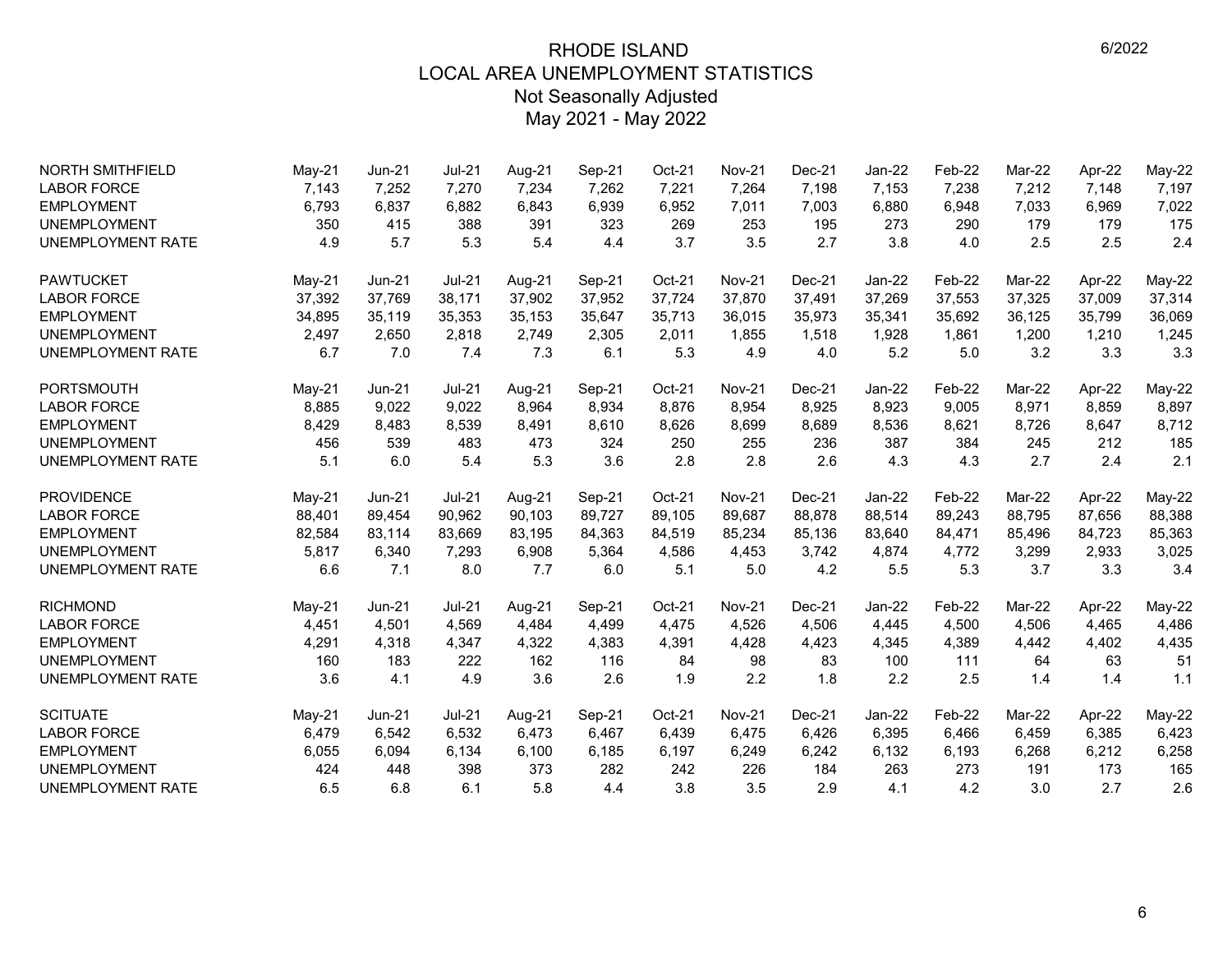| <b>SMITHFIELD</b>        | May-21   | <b>Jun-21</b> | $Jul-21$ | Aug-21 | Sep-21 | Oct-21 | <b>Nov-21</b> | Dec-21   | Jan-22   | Feb-22 | Mar-22 | Apr-22 | May-22 |
|--------------------------|----------|---------------|----------|--------|--------|--------|---------------|----------|----------|--------|--------|--------|--------|
| <b>LABOR FORCE</b>       | 11.739   | 11,943        | 12,021   | 11,901 | 11,877 | 11,819 | 11,876        | 11,812   | 11,707   | 11,809 | 11,781 | 11,649 | 11,742 |
| <b>EMPLOYMENT</b>        | 11,099   | 11,171        | 11,245   | 11,181 | 11,338 | 11,359 | 11,456        | 11,442   | 11,241   | 11,353 | 11,491 | 11,387 | 11,473 |
| <b>UNEMPLOYMENT</b>      | 640      | 772           | 776      | 720    | 539    | 460    | 420           | 370      | 466      | 456    | 290    | 262    | 269    |
| <b>UNEMPLOYMENT RATE</b> | 5.5      | 6.5           | 6.5      | 6.0    | 4.5    | 3.9    | 3.5           | 3.1      | 4.0      | 3.9    | 2.5    | 2.2    | 2.3    |
| <b>SOUTH KINGSTOWN</b>   | May-21   | $Jun-21$      | $Jul-21$ | Aug-21 | Sep-21 | Oct-21 | <b>Nov-21</b> | Dec-21   | Jan-22   | Feb-22 | Mar-22 | Apr-22 | May-22 |
| <b>LABOR FORCE</b>       | 16,523   | 16,778        | 16,870   | 16,718 | 16,786 | 16,660 | 16,821        | 16,747   | 16,623   | 16,791 | 16,761 | 16,545 | 16,641 |
| <b>EMPLOYMENT</b>        | 15,799   | 15,900        | 16,006   | 15,916 | 16,139 | 16,169 | 16,306        | 16,287   | 16,001   | 16,160 | 16,356 | 16,208 | 16,330 |
| <b>UNEMPLOYMENT</b>      | 724      | 878           | 864      | 802    | 647    | 491    | 515           | 460      | 622      | 631    | 405    | 337    | 311    |
| UNEMPLOYMENT RATE        | 4.4      | 5.2           | 5.1      | 4.8    | 3.9    | 2.9    | 3.1           | 2.7      | 3.7      | 3.8    | 2.4    | 2.0    | 1.9    |
| <b>TIVERTON</b>          | May-21   | $Jun-21$      | $Jul-21$ | Aug-21 | Sep-21 | Oct-21 | <b>Nov-21</b> | $Dec-21$ | Jan-22   | Feb-22 | Mar-22 | Apr-22 | May-22 |
| <b>LABOR FORCE</b>       | 8,775    | 8,831         | 8.887    | 8,845  | 8,832  | 8,789  | 8,840         | 8,825    | 8,790    | 8,869  | 8,829  | 8,755  | 8,790  |
| <b>EMPLOYMENT</b>        | 8,289    | 8,343         | 8,398    | 8,351  | 8,468  | 8,484  | 8,555         | 8,546    | 8,395    | 8,479  | 8,582  | 8,504  | 8,568  |
| <b>UNEMPLOYMENT</b>      | 486      | 488           | 489      | 494    | 364    | 305    | 285           | 279      | 395      | 390    | 247    | 251    | 222    |
| <b>UNEMPLOYMENT RATE</b> | 5.5      | 5.5           | 5.5      | 5.6    | 4.1    | 3.5    | 3.2           | 3.2      | 4.5      | 4.4    | 2.8    | 2.9    | 2.5    |
| <b>WARREN</b>            | $May-21$ | <b>Jun-21</b> | $Jul-21$ | Aug-21 | Sep-21 | Oct-21 | <b>Nov-21</b> | $Dec-21$ | $Jan-22$ | Feb-22 | Mar-22 | Apr-22 | May-22 |
| <b>LABOR FORCE</b>       | 5,831    | 5,865         | 5,912    | 5,863  | 5,821  | 5,822  | 5,878         | 5,827    | 5,808    | 5,850  | 5,832  | 5,740  | 5,783  |
| <b>EMPLOYMENT</b>        | 5,466    | 5,501         | 5,538    | 5,506  | 5,584  | 5,594  | 5,641         | 5,635    | 5,536    | 5,591  | 5,659  | 5,608  | 5,650  |
| <b>UNEMPLOYMENT</b>      | 365      | 364           | 374      | 357    | 237    | 228    | 237           | 192      | 272      | 259    | 173    | 132    | 133    |
| UNEMPLOYMENT RATE        | 6.3      | 6.2           | 6.3      | 6.1    | 4.1    | 3.9    | 4.0           | 3.3      | 4.7      | 4.4    | 3.0    | 2.3    | 2.3    |
| <b>WARWICK</b>           | May-21   | <b>Jun-21</b> | $Jul-21$ | Aug-21 | Sep-21 | Oct-21 | <b>Nov-21</b> | Dec-21   | Jan-22   | Feb-22 | Mar-22 | Apr-22 | May-22 |
| <b>LABOR FORCE</b>       | 47,128   | 47,848        | 47,685   | 47,205 | 47,311 | 47,188 | 47,637        | 47,251   | 46,746   | 47,181 | 47,132 | 46,688 | 47,024 |
| <b>EMPLOYMENT</b>        | 44,468   | 44,754        | 45,053   | 44,797 | 45,426 | 45,511 | 45,895        | 45,843   | 45,037   | 45,484 | 46,036 | 45,620 | 45,965 |
| <b>UNEMPLOYMENT</b>      | 2,660    | 3,094         | 2,632    | 2,408  | 1,885  | 1,677  | 1,742         | 1,408    | 1,709    | 1,697  | 1,096  | 1,068  | 1,059  |
| UNEMPLOYMENT RATE        | 5.6      | 6.5           | 5.5      | 5.1    | 4.0    | 3.6    | 3.7           | 3.0      | 3.7      | 3.6    | 2.3    | 2.3    | 2.3    |
| <b>WEST GREENWICH</b>    | May-21   | Jun-21        | $Jul-21$ | Aug-21 | Sep-21 | Oct-21 | <b>Nov-21</b> | Dec-21   | Jan-22   | Feb-22 | Mar-22 | Apr-22 | May-22 |
| <b>LABOR FORCE</b>       | 3,493    | 3,531         | 3,504    | 3,478  | 3,453  | 3,425  | 3,446         | 3,449    | 3,438    | 3,472  | 3,464  | 3,424  | 3,445  |
| <b>EMPLOYMENT</b>        | 3,246    | 3,267         | 3,289    | 3,270  | 3,316  | 3,322  | 3,350         | 3,346    | 3,287    | 3,320  | 3,360  | 3,330  | 3,355  |
| <b>UNEMPLOYMENT</b>      | 247      | 264           | 215      | 208    | 137    | 103    | 96            | 103      | 151      | 152    | 104    | 94     | 90     |
| UNEMPLOYMENT RATE        | 7.1      | 7.5           | 6.1      | 6.0    | 4.0    | 3.0    | 2.8           | 3.0      | 4.4      | 4.4    | 3.0    | 2.7    | 2.6    |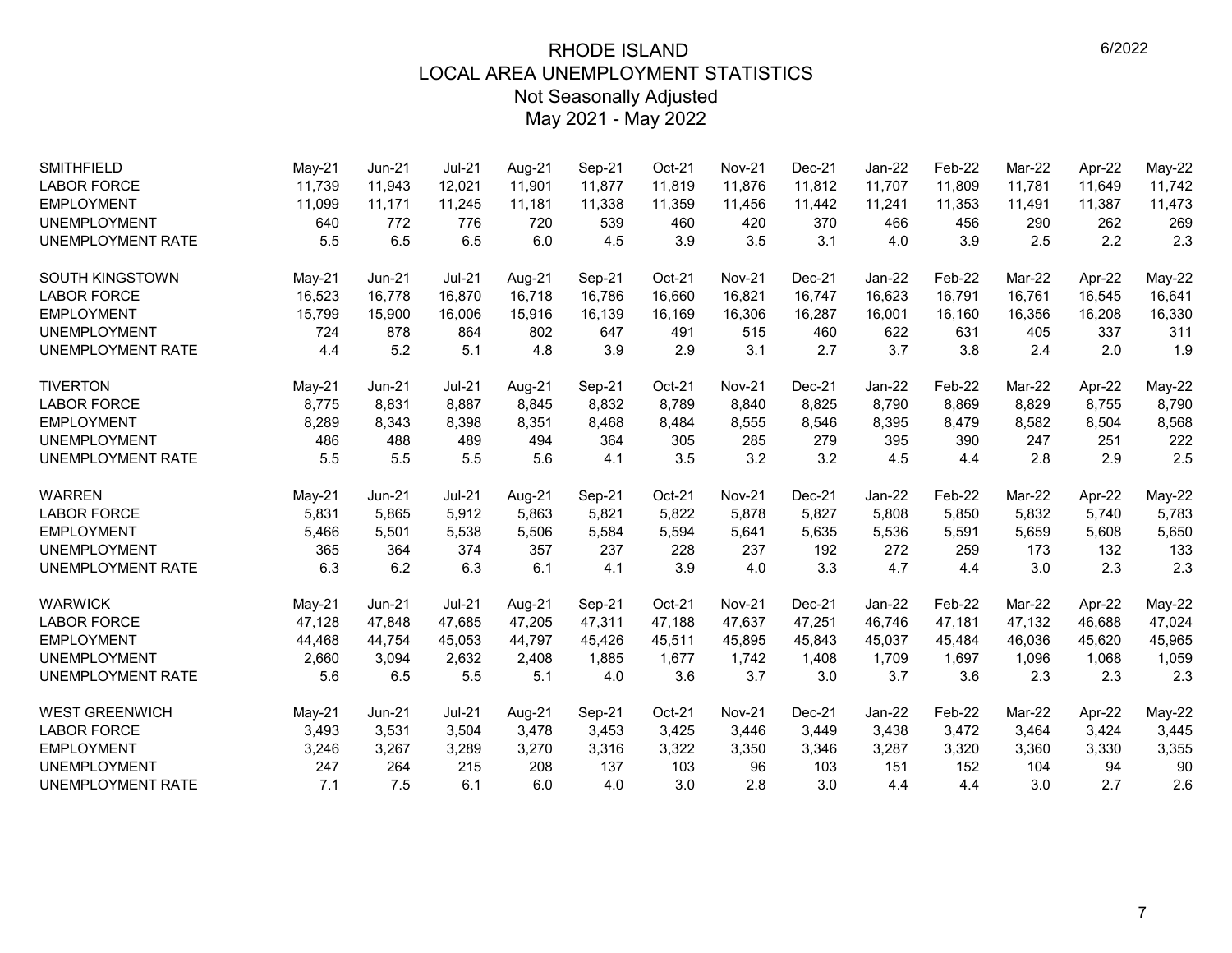| <b>WEST WARWICK</b>      | May-21   | Jun-21   | <b>Jul-21</b> | Aug-21 | Sep-21 | Oct-21 | Nov-21        | Dec-21   | Jan-22 | Feb-22 | Mar-22 | Apr-22 | May-22        |
|--------------------------|----------|----------|---------------|--------|--------|--------|---------------|----------|--------|--------|--------|--------|---------------|
| <b>LABOR FORCE</b>       | 16,736   | 16,828   | 16,863        | 16,678 | 16,706 | 16,647 | 16,725        | 16,695   | 16,638 | 16,823 | 16,750 | 16,534 | 16,604        |
| <b>EMPLOYMENT</b>        | 15,610   | 15,710   | 15,815        | 15,725 | 15,946 | 15,975 | 16,110        | 16,092   | 15,809 | 15,966 | 16,160 | 16,014 | 16,135        |
| <b>UNEMPLOYMENT</b>      | 1,126    | 1,118    | 1,048         | 953    | 760    | 672    | 615           | 603      | 829    | 857    | 590    | 520    | 469           |
| <b>UNEMPLOYMENT RATE</b> | 6.7      | 6.6      | 6.2           | 5.7    | 4.5    | 4.0    | 3.7           | 3.6      | 5.0    | 5.1    | 3.5    | 3.1    | 2.8           |
| WESTERLY                 | May-21   | Jun-21   | $Jul-21$      | Aug-21 | Sep-21 | Oct-21 | <b>Nov-21</b> | Dec-21   | Jan-22 | Feb-22 | Mar-22 | Apr-22 | <b>May-22</b> |
| <b>LABOR FORCE</b>       | 11.062   | 11,299   | 11,309        | 11,145 | 11,171 | 11,090 | 11,122        | 10.989   | 10,972 | 10,925 | 10.864 | 10,688 | 10,882        |
| <b>EMPLOYMENT</b>        | 10,328   | 10,526   | 10,546        | 10,436 | 10,585 | 10,554 | 10,620        | 10,560   | 10,411 | 10,366 | 10,483 | 10,353 | 10,553        |
| <b>UNEMPLOYMENT</b>      | 734      | 773      | 763           | 709    | 586    | 536    | 502           | 429      | 561    | 559    | 381    | 335    | 329           |
| <b>UNEMPLOYMENT RATE</b> | 6.6      | 6.8      | 6.7           | 6.4    | 5.2    | 4.8    | 4.5           | 3.9      | 5.1    | 5.1    | 3.5    | 3.1    | 3.0           |
| WOONSOCKET               | $May-21$ | $Jun-21$ | <b>Jul-21</b> | Aug-21 | Sep-21 | Oct-21 | <b>Nov-21</b> | Dec-21   | Jan-22 | Feb-22 | Mar-22 | Apr-22 | $May-22$      |
| <b>LABOR FORCE</b>       | 19,513   | 19,611   | 19,884        | 19,691 | 19,741 | 19,765 | 19,938        | 19,684   | 19,598 | 19,742 | 19,567 | 19,363 | 19,497        |
| <b>EMPLOYMENT</b>        | 18,116   | 18,232   | 18,354        | 18,250 | 18,506 | 18,541 | 18,697        | 18,676   | 18,348 | 18,530 | 18,755 | 18,585 | 18,726        |
| <b>UNEMPLOYMENT</b>      | 1,397    | 1,379    | 1,530         | 1,441  | 1,235  | 1,224  | 1,241         | 1,008    | 1,250  | 1,212  | 812    | 778    | 771           |
| UNEMPLOYMENT RATE        | 7.2      | 7.0      | 7.7           | 7.3    | 6.3    | 6.2    | 6.2           | 5.1      | 6.4    | 6.1    | 4.1    | 4.0    | 4.0           |
| <b>BRISTOL COUNTY</b>    | May-21   | Jun-21   | <b>Jul-21</b> | Aug-21 | Sep-21 | Oct-21 | <b>Nov-21</b> | $Dec-21$ | Jan-22 | Feb-22 | Mar-22 | Apr-22 | May-22        |
| <b>LABOR FORCE</b>       | 26,365   | 26,712   | 26,830        | 26,560 | 26,597 | 26,443 | 26,690        | 26,537   | 26,304 | 26,559 | 26,527 | 26,222 | 26,412        |
| <b>EMPLOYMENT</b>        | 25,043   | 25,203   | 25,372        | 25,228 | 25,583 | 25,630 | 25,846        | 25,817   | 25,363 | 25,616 | 25,927 | 25,693 | 25,885        |
| <b>UNEMPLOYMENT</b>      | 1,322    | 1,509    | 1,458         | 1,332  | 1,014  | 813    | 844           | 720      | 941    | 943    | 600    | 529    | 527           |
| UNEMPLOYMENT RATE        | 5.0      | 5.6      | 5.4           | 5.0    | 3.8    | 3.1    | 3.2           | 2.7      | 3.6    | 3.6    | 2.3    | 2.0    | 2.0           |
| <b>KENT COUNTY</b>       | $May-21$ | $Jun-21$ | <b>Jul-21</b> | Aug-21 | Sep-21 | Oct-21 | <b>Nov-21</b> | $Dec-21$ | Jan-22 | Feb-22 | Mar-22 | Apr-22 | May-22        |
| <b>LABOR FORCE</b>       | 93,769   | 95,044   | 94,773        | 93,836 | 93,927 | 93,624 | 94,339        | 93,805   | 93,044 | 93,965 | 93,731 | 92,750 | 93,354        |
| <b>EMPLOYMENT</b>        | 88,138   | 88,704   | 89,297        | 88,790 | 90,037 | 90,204 | 90,965        | 90,862   | 89,265 | 90,151 | 91,245 | 90,421 | 91,104        |
| <b>UNEMPLOYMENT</b>      | 5,631    | 6,340    | 5,476         | 5,046  | 3,890  | 3,420  | 3,374         | 2,943    | 3,779  | 3,814  | 2,486  | 2,329  | 2,250         |
| <b>UNEMPLOYMENT RATE</b> | 6.0      | 6.7      | 5.8           | 5.4    | 4.1    | 3.7    | 3.6           | 3.1      | 4.1    | 4.1    | 2.7    | 2.5    | 2.4           |